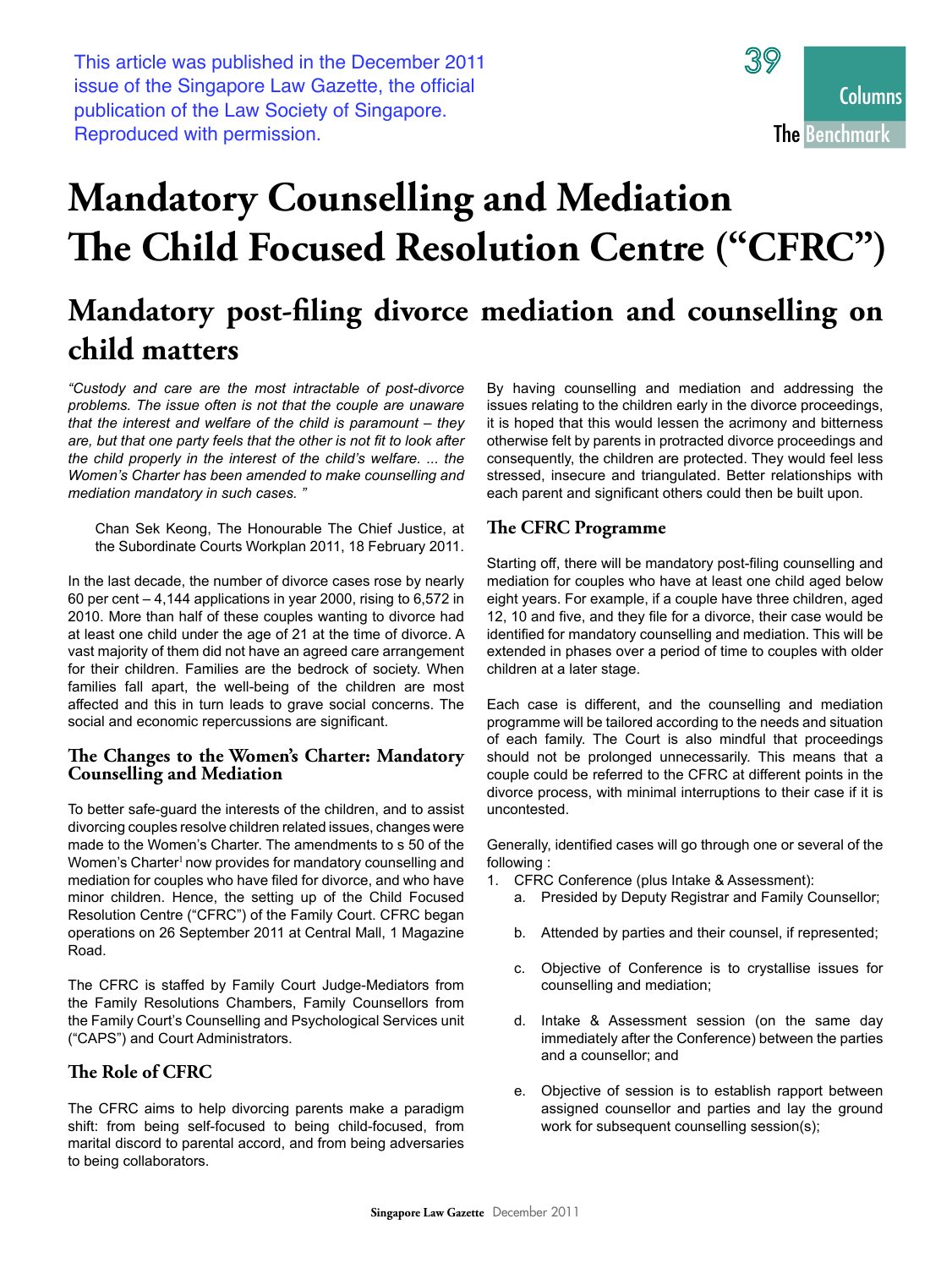# 2. Counselling:

- a. Conducted by assigned family counsellor;
- b. Counsellor will assist both parties towards a better understanding of their children's needs and help parties build a consensus on the interim and future care arrangements for their children; and
- c. Attendance of counsel not required:
- 3. Mediation:
	- a. Conducted by Judge-Mediator:
	- b. Judge-Mediator will build upon the framework structured at counselling;
	- c. Involvement of a Judge-Mediator at this stage would lend a strong legal perspective to the case;
	- d. Judge-Mediator may also facilitate an agreement on other divorce or ancillary issues if children issues are resolved: and
	- e. Attendance of counsel with the parties is required;
- 4. Joint Conference:
	- a. Conducted when there are complex psychological and relational issues, between the parties, or between parent and child;
	- b. Family counsellor and a Judge-Mediator will comediate to address the legal and psychological dimensions of a case:
	- c. More time is usually allocated for a Joint Conference; and
	- d. Attendance of counsel with the parties is required.

When necessary, the CFRC could refer couples to external service providers for follow-up services where longer term counselling is required, and parenting workshops.

Divorcing couples will be sent formal notices to attend the necessary sessions. Should either parent refuse to attend or to co-operate, the Court may, amongst other things, stay the proceedings until the required attendance is achieved, or order costs against the party who fails to comply.

Where it is not in the interest of the child or the parent to go through the counselling or mediation process, the Court may exempt the parties.

The services provided by the CFRC will be free of charge.

### **Benefits of CFRC Programme**

The Programme assists the parties to formulate a realistic, workable and practical outcome, which is consonant with the interests of the parties and their children.

By agreeing on the parenting and access plans which best suit their respective parties' needs and schedule, this drastically lowers the risk of the children being triangulated and caught in the bitterness between warring and insecure parents. The children will be more secure and less traumatised by the breakdown of their parents' relationship.

An adversarial outcome leaves the ultimate decision to the Judge and effectively disempowers the father and mother as parents. This may lead to greater resentment between the parties and the children become vulnerable victims.

Charlie, 10 years' old, was a bubbly boy until his parents decided to divorce.

His parents, Meng and Connie, had been married for 10 years. Their relationship broke down due to frequent quarrels over finances and their different lifestyles.

Meng's contracting business failed about three years ago and he could not find work after that. Connie, who had been a homemaker, turned to selling insurance to support the family.

Connie soon became very successful in her career. However, her work frequently took her away from home. This frustrated Meng. Their relationship came to a head when Meng accused Connie of adultery. Although Connie denied the allegations, the unresolved suspicion festered. This severely affected all other areas in their marriage and led to a divorce filed by Connie.

The couple was referred for Court counselling to help them with the custody dispute over Charlie.

Meanwhile, Charlie knew that his parents had not been talking to each other. He thought something "bad" was going to happen to them when they had to go to Court. In his young mind, he was deeply troubled by the possibility of being separated from his parents, his grandparents and the friends in his neighhourhood. He also felt quilty thinking that his mischievous behaviour might have been the cause of his parents' break up.

At the counselling session, the counsellor asked Charlie to draw a picture. Charlie drew himself as a sad "puddle" of water. He told the counsellor how he was a little cloud who turned into rain, became a puddle on the ground, and